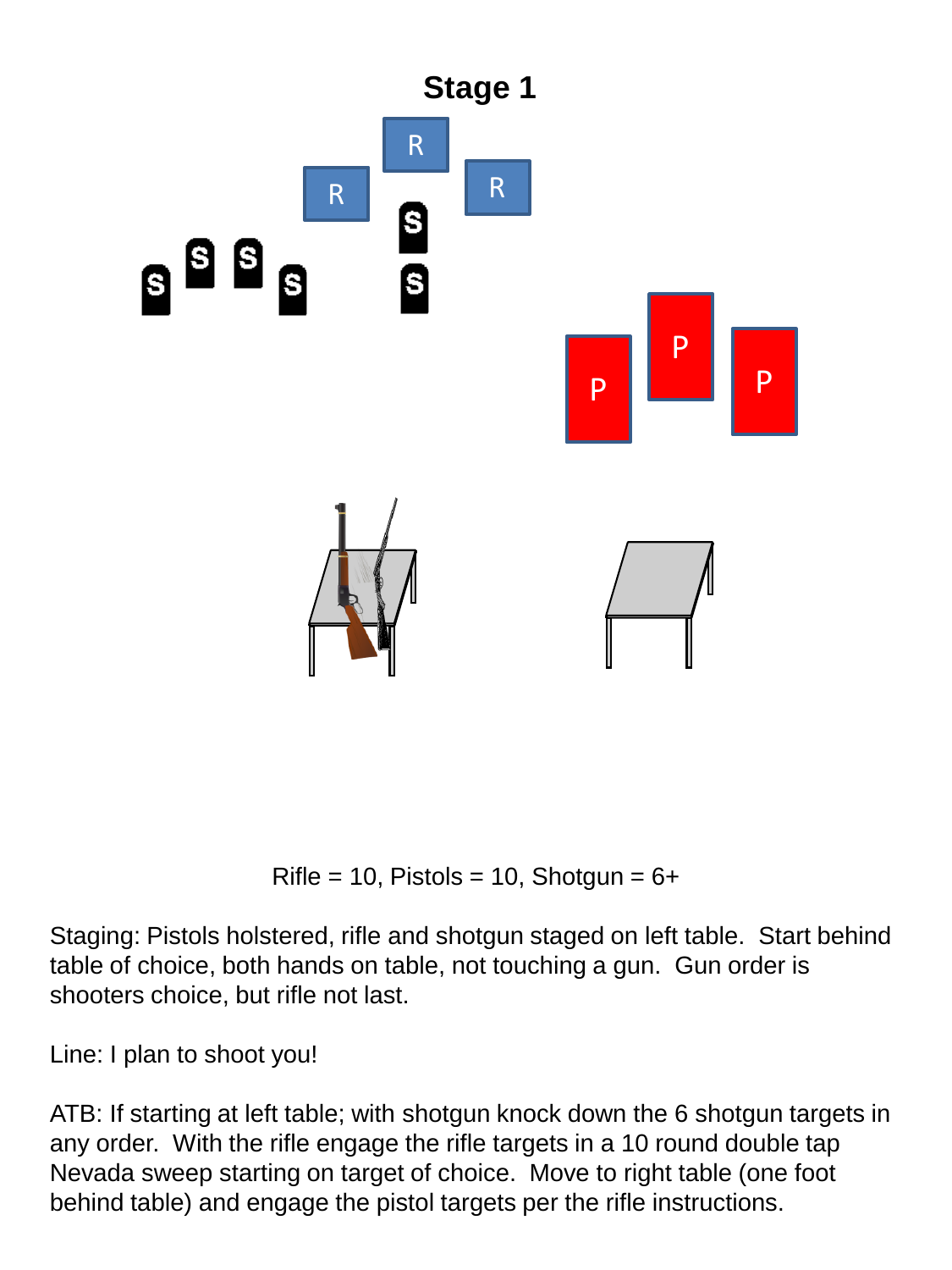

Rifle = 9, Pistols = 10, Shotgun =  $0+$ 

Staging: Pistols holstered, rifle and shotgun staged on left table. Start behind left table, both hands on pistol grips.

Line: Darn, you are hard to kill!

ATB: With rifle knock down the six shotgun targets in any order and place at least one round on each of the static rifle targets. Shotgun targets not knocked down can be made up with the shotgun. A five second bonus if you don't bring the shotgun. Move to right table (one foot behind table) and engage the pistol targets by placing at least 3 rounds on each pistol target.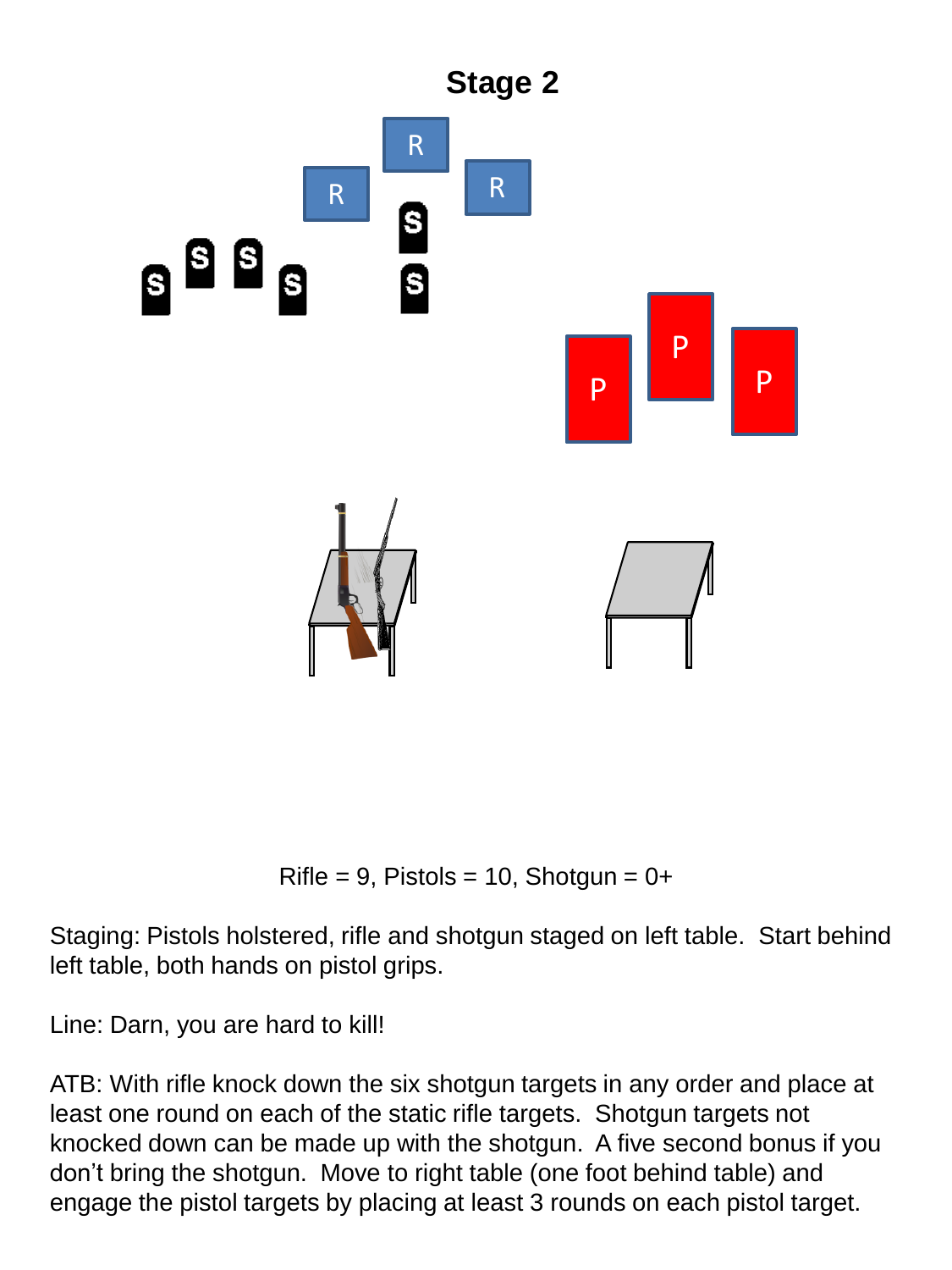

Round Count: Rifle: 10, Pistols: 10, Shotgun: 4+

Staging: Rifle in hands, shotgun on table. Pistols are holstered. Start standing with one foot touching the start plate.

Line: What's my line!

ATB: With rifle, place 5 rounds on each rifle target. Move to the table and make the rifle safe. Shooter's choice of shotgun and pistols order. With pistols engage the 2 pistol targets per the rifle instructions. With shotgun knock down the 4 shotgun targets in any order.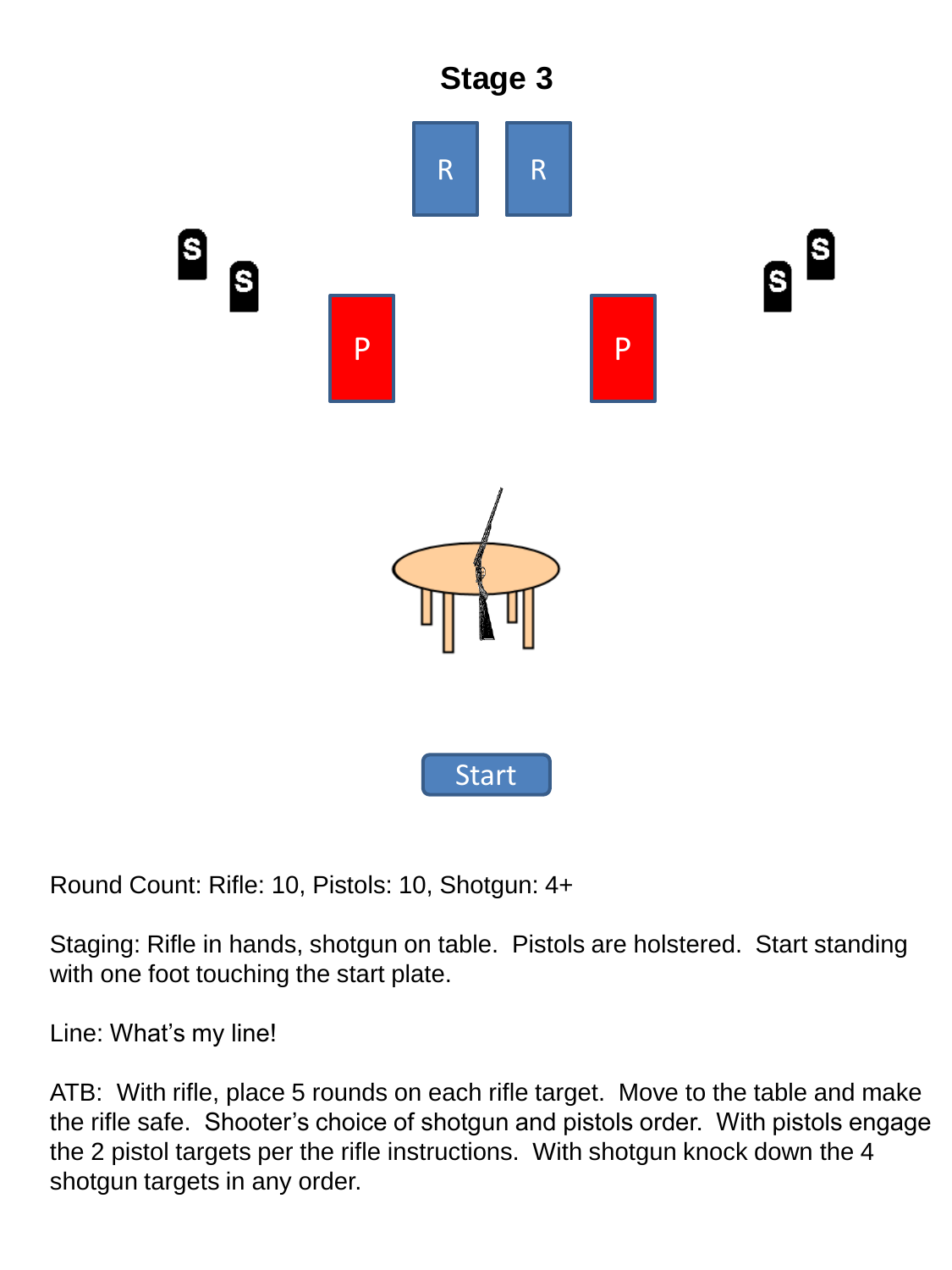

Round Count: Rifle: 10, Pistols: 10, Shotgun: 4+

Staging: Rifle in hands, shotgun on table. Pistols are holstered. Start standing with one foot touching the start plate.

Line: I don't need no stinking line!

ATB: With rifle, 1<sup>st</sup> triple tap the 2 rifle targets, then double tap the targets, do not exceed a triple tap. Move to the table and make the rifle safe. Shooter's choice of shotgun and pistols order. With pistols engage the 2 pistol targets per the rifle instructions. With shotgun knock down the 4 shotgun targets in any order.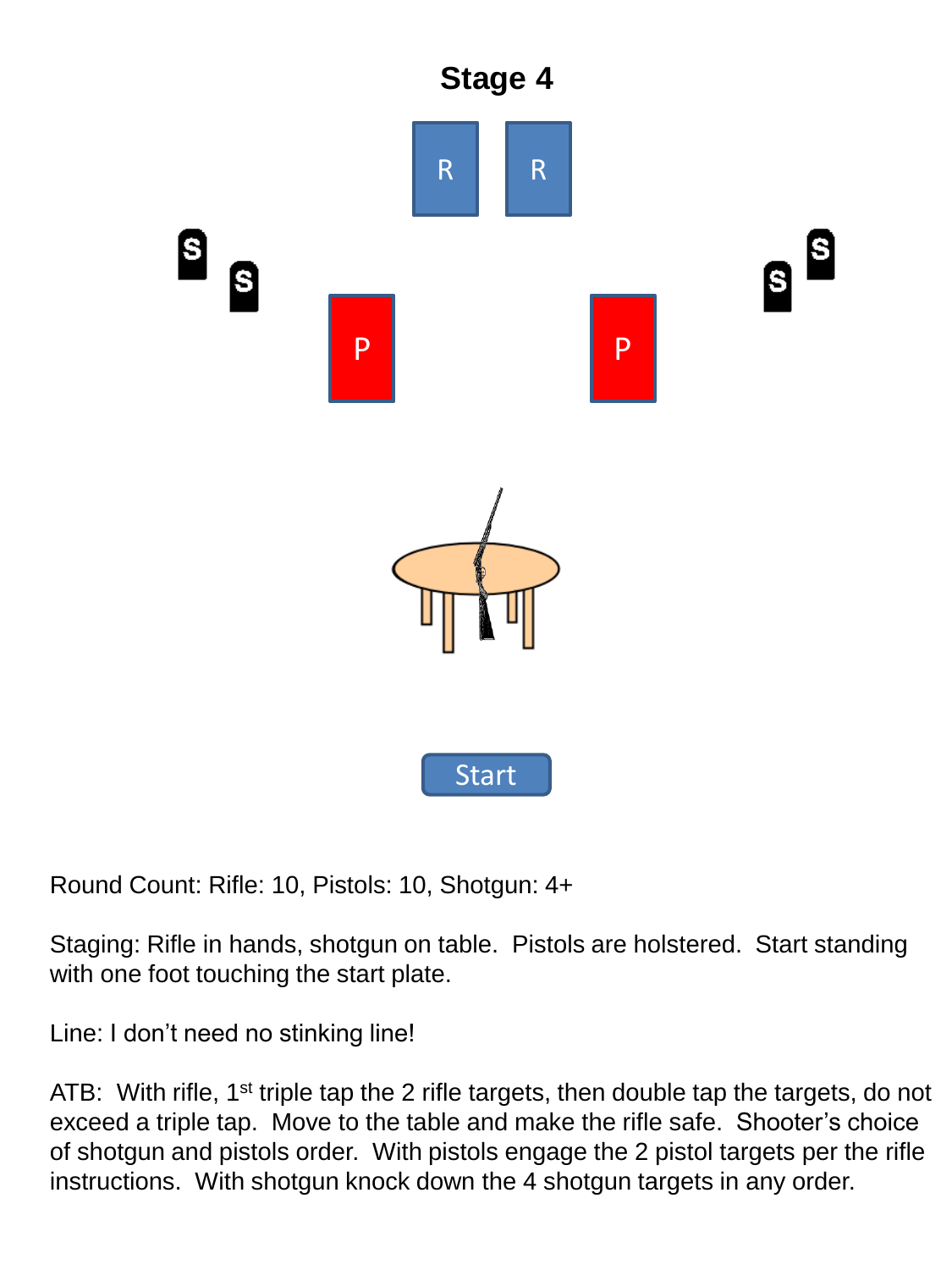

Rifle = 10, Pistols = 10, Shotgun =  $4+$ 

Staging: Pistols holstered, rifle on left table, shotgun on right table. Start standing a position of choice, both hands touching hat.

Line: I'm going to wipe that smile off your face!

ATB: If starting at left position (must have at least one foot behind fence), with pistols, starting on round pistol target, alternate between the round and each of the rectangular targets, single taping the round target and double taping the rectangular targets. Move to left table and with rifle engage the rifle targets per the pistol instructions. Move to right table and with the shotgun knock down the four shotgun targets in any order.